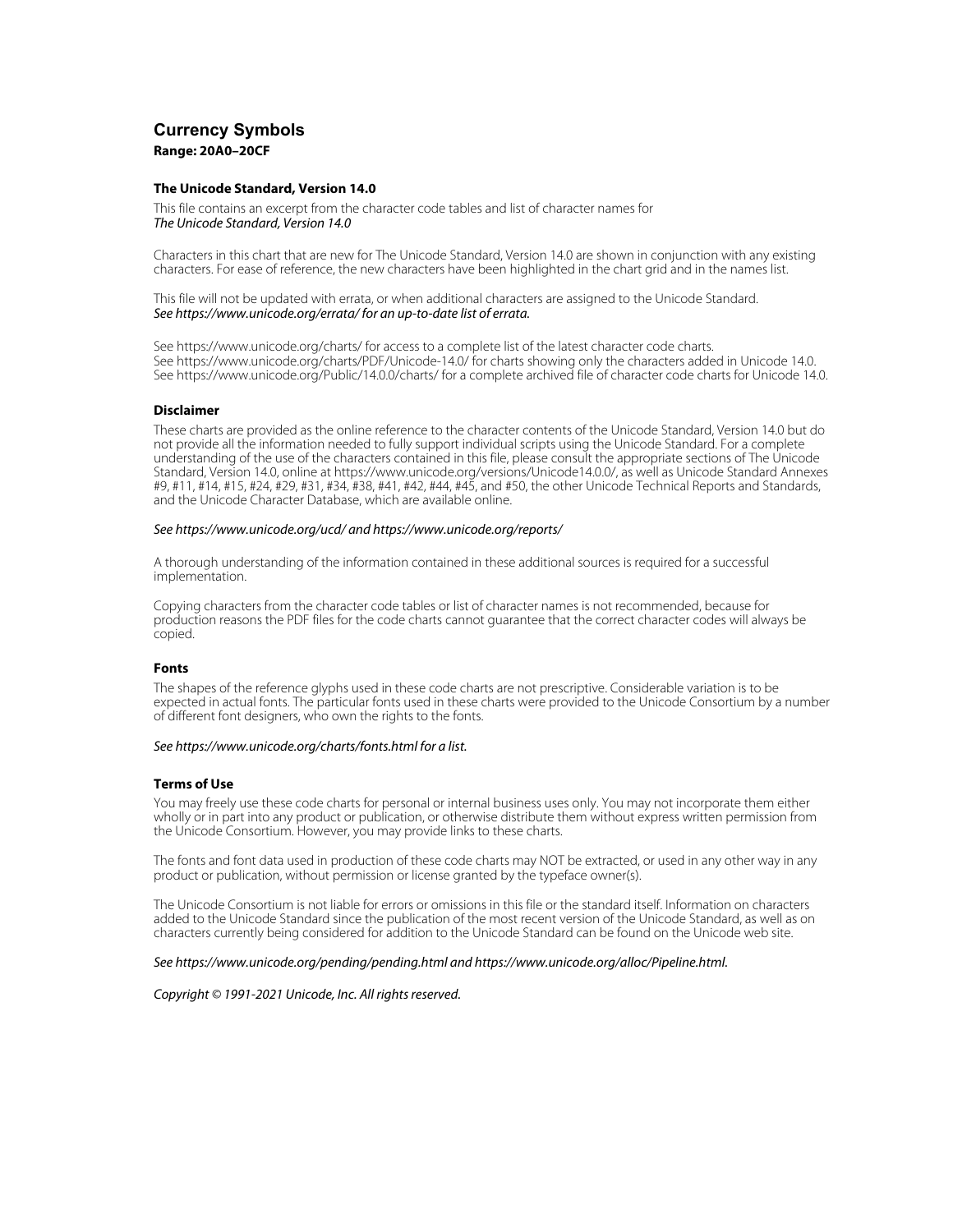|                | 20A                                          | 20B                   | 20C                                     |
|----------------|----------------------------------------------|-----------------------|-----------------------------------------|
| 0              | $\rm E$<br>20A0                              | $\lambda$<br>20B0     | $\overline{\phantom{0}}$<br><b>20C0</b> |
| 1              | $\rlap{\hspace{.08em}\mathit{\ell}}$<br>20A1 | ₱<br>20B1             |                                         |
| $\overline{c}$ | $\overline{\mathbb{C}}$<br>20A2              | G<br>20B2             |                                         |
| 3              | F<br>20A3                                    | A<br>20B3             |                                         |
| 4              | $\mathbf f$<br>20A4                          | 운<br>20B4             |                                         |
| 5              | M<br>20A5                                    | $\mathbb C$<br>20B5   |                                         |
| 6              | $\mathbb H$<br>20A6                          | tt<br>20B6            |                                         |
| 7              | Pts<br>20A7                                  | $\mathbf{S}$<br>20B7  |                                         |
| 8              | Rs<br>20A8                                   | T<br>20B8             |                                         |
| 9              | $\forall$<br>20A9                            | ₹<br>20B9             |                                         |
| A              | 凹<br>20AA                                    | も<br>20BA             |                                         |
| B              | đ<br>20AB                                    | चि<br>20BB            |                                         |
| $\mathsf{C}$   | €<br>20AC                                    | ⋔<br>20 <sub>BC</sub> |                                         |
| Г              | К<br>20AD                                    | ¥<br>20BD             |                                         |
|                | Ŧ<br>20AE                                    | ⋔<br>20BE             |                                         |
| F              | 20AF                                         | Β<br>20BF             |                                         |

The Unicode Standard 14.0, Copyright © 1991-2021 Unicode, Inc. All rights reserved.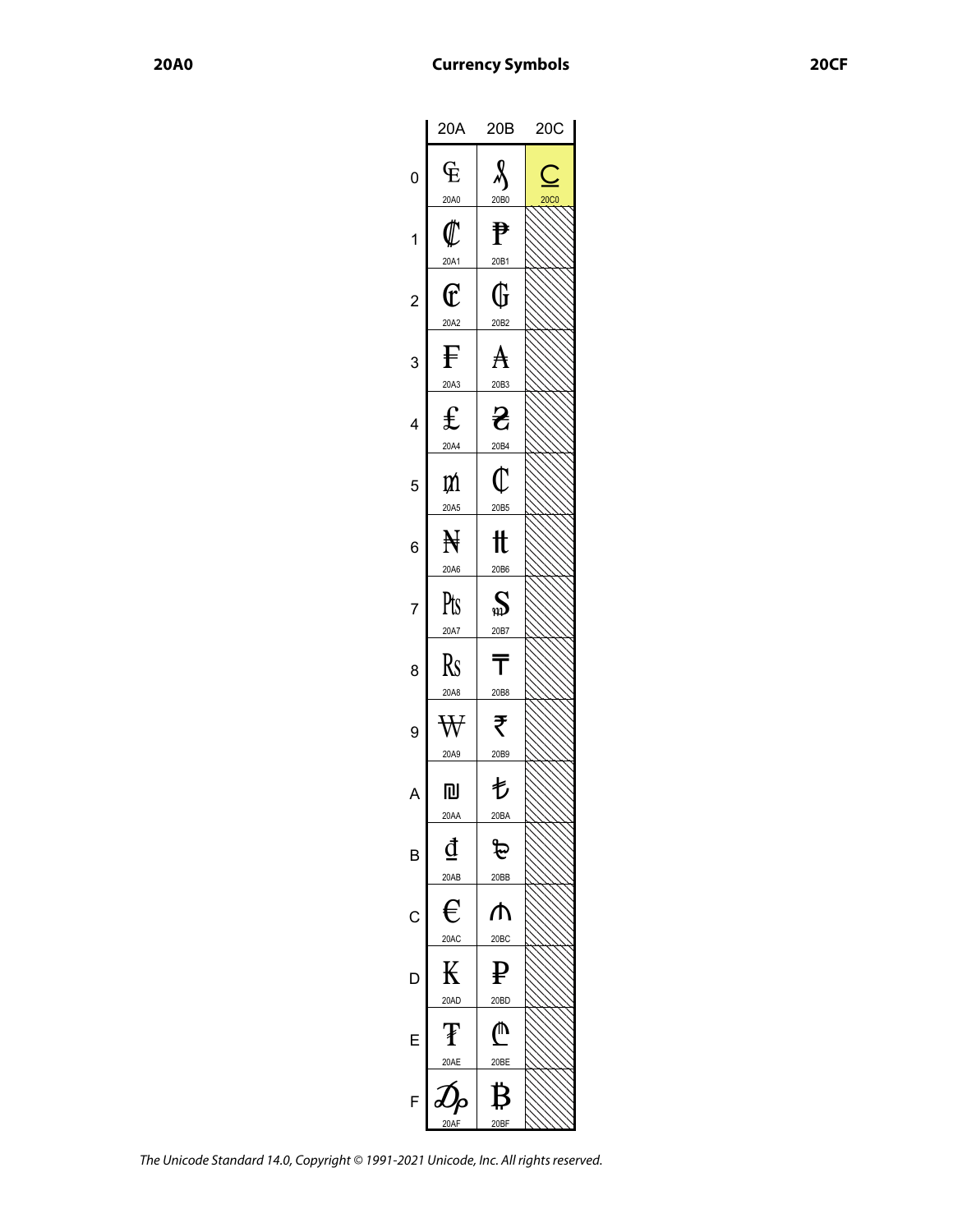# **20A0 Currency Symbols 20BE**

| <b>Currency symbols</b>                                                                       |          | 20AC                                                                                     | €                      | EURO SIGN                                                               |                                                                              |
|-----------------------------------------------------------------------------------------------|----------|------------------------------------------------------------------------------------------|------------------------|-------------------------------------------------------------------------|------------------------------------------------------------------------------|
| A number of currency symbols are found in other blocks.                                       |          |                                                                                          |                        |                                                                         | • currency sign for the European Monetary Union                              |
| Fullwidth versions of some currency symbols are found in the                                  |          |                                                                                          |                        | · euro, not ecu                                                         |                                                                              |
| Halfwidth and Fullwidth Forms block.                                                          |          | 20AD                                                                                     | $\bf{K}$               | $\rightarrow$ 20A0 $\overline{E}$ euro-currency sign<br><b>KIP SIGN</b> |                                                                              |
| $\rightarrow$ 0024 \$ dollar sign                                                             |          |                                                                                          |                        | $\bullet$ Laos                                                          |                                                                              |
| $\rightarrow$ 00A2 $\phi$ cent sign<br>$\rightarrow$ 00A3 £ pound sign                        |          | 20AE                                                                                     | Ŧ                      | <b>TUGRIK SIGN</b>                                                      |                                                                              |
| $\rightarrow$ 00A4 $\alpha$ currency sign                                                     |          |                                                                                          |                        | • Mongolia                                                              |                                                                              |
| $\rightarrow$ 00A5 ¥ yen sign                                                                 |          |                                                                                          |                        | • also transliterated as tugrug, tugric, tugrog,                        |                                                                              |
| $\rightarrow$ 0192 $f$ latin small letter f with hook                                         |          | 20AF                                                                                     | $\mathcal{D}_{\!\rho}$ | togrog, tögrög<br>DRACHMA SIGN                                          |                                                                              |
| $\rightarrow$ 058F $\rightarrow$ armenian dram sign                                           |          |                                                                                          |                        | $\bullet$ Greece                                                        |                                                                              |
| afghani sign فه 060B →                                                                        |          | 20 <sub>B</sub> 0                                                                        | Ŷ,                     | <b>GERMAN PENNY SIGN</b>                                                |                                                                              |
| $\rightarrow$ 09F2 $\stackrel{\scriptstyle \bullet}{\scriptstyle \bullet}$ bengali rupee mark |          | 20B1                                                                                     | ₱                      | <b>PESO SIGN</b>                                                        |                                                                              |
| $\rightarrow$ 09F3 $\overline{b}$ bengali rupee sign<br>→ 0AF1 3° gujarati rupee sign         |          |                                                                                          |                        | = Filipino peso sign                                                    |                                                                              |
| → OBF9 (FAL tamil rupee sign                                                                  |          |                                                                                          |                        |                                                                         | · Philippines<br>• extant and discontinued Latin-American peso               |
| $\rightarrow$ 0E3F $\rlap{\hspace{0.02cm}/}{\rm B}$ thai currency symbol baht                 |          |                                                                                          |                        |                                                                         | currencies (Mexican, Chilean, Colombian, etc.)                               |
|                                                                                               |          | → 17DB ៛ khmer currency symbol riel                                                      |                        |                                                                         | use the dollar sign                                                          |
| $\rightarrow$ 2133 M script capital m                                                         |          |                                                                                          |                        | $\rightarrow$ 0024 \$ dollar sign                                       |                                                                              |
| $\rightarrow$ 5143 元                                                                          |          | 20B2                                                                                     | G                      | $\rightarrow$ 20A7 Pts peseta sign<br><b>GUARANI SIGN</b>               |                                                                              |
| $\rightarrow$ 5186 $\overline{H}$<br>→ 5706 圆                                                 |          |                                                                                          |                        | • Paraguay                                                              |                                                                              |
|                                                                                               | → 5713 圓 |                                                                                          |                        |                                                                         | · Often represented by G. or Gs.                                             |
|                                                                                               |          | rial sign ريال FDFC →                                                                    | 20B3                   | A                                                                       | <b>AUSTRAL SIGN</b>                                                          |
|                                                                                               |          | $\rightarrow$ 1E2FF $\frac{6}{5}$ wancho ngun sign                                       |                        |                                                                         | • former Argentinian currency                                                |
| 20A0                                                                                          | È        | <b>EURO-CURRENCY SIGN</b>                                                                | 20B4                   | 8                                                                       | <b>HRYVNIA SIGN</b><br>· Ukraine                                             |
|                                                                                               |          | · intended for ECU, but not widely used                                                  | 20B5                   | C                                                                       | <b>CEDI SIGN</b>                                                             |
|                                                                                               |          | • historical character; this is NOT the euro!                                            |                        |                                                                         | $\bullet$ Ghana                                                              |
| 20A1                                                                                          | ¢        | $\rightarrow$ 20AC $\epsilon$ euro sign<br><b>COLON SIGN</b>                             |                        |                                                                         | • glyph may look like ' $\mathcal{C}'$ ' or like C with a short              |
|                                                                                               |          | • Costa Rica, El Salvador                                                                |                        |                                                                         | vertical stroke through the upper arm<br>$\rightarrow$ 00A2 $\phi$ cent sign |
| 20A2                                                                                          | C        | <b>CRUZEIRO SIGN</b>                                                                     |                        |                                                                         | $\rightarrow$ 023B $\mathcal{C}$ latin capital letter c with stroke          |
|                                                                                               |          | $\bullet$ Brazil                                                                         | 20B6                   | tt.                                                                     | <b>LIVRE TOURNOIS SIGN</b>                                                   |
| 20A3                                                                                          | F        | <b>FRENCH FRANC SIGN</b>                                                                 |                        |                                                                         | • used in France from 13th-18th centuries                                    |
| 20A4                                                                                          | £        | $\bullet$ France<br><b>LIRA SIGN</b>                                                     | 20B7                   | S.                                                                      | SPESMILO SIGN                                                                |
|                                                                                               |          | · intended for lira, but not widely used                                                 |                        |                                                                         | • historical international currency associated with<br>Esperanto             |
|                                                                                               |          | • preferred character for lira is 00A3 $f$ .                                             | 20B8                   | Ŧ.                                                                      | <b>TENGE SIGN</b>                                                            |
|                                                                                               |          | $\rightarrow$ 00A3 £ pound sign                                                          |                        |                                                                         | • Kazakhstan                                                                 |
|                                                                                               |          | → 20BA ₺ turkish lira sign                                                               |                        |                                                                         | $\rightarrow$ 2351 $\overline{T}$ apl functional symbol up tack              |
| 20A5                                                                                          | m        | MILL SIGN<br>$\bullet$ USA (1/10 cent)                                                   |                        |                                                                         | overbar<br>$\rightarrow$ 2564 $\pm$ box drawings down single and             |
| 20A6                                                                                          | N        | <b>NAIRA SIGN</b>                                                                        |                        |                                                                         | horizontal double                                                            |
|                                                                                               |          | • Nigeria                                                                                |                        |                                                                         | $\rightarrow$ 3012 $\overline{T}$ postal mark                                |
| 20A7                                                                                          | Pts      | PESETA SIGN                                                                              | 20B9                   | ₹                                                                       | <b>INDIAN RUPEE SIGN</b>                                                     |
|                                                                                               |          | $\bullet$ Spain                                                                          |                        |                                                                         | • official rupee currency sign for India                                     |
|                                                                                               |          | $\rightarrow$ 20B1 P peso sign                                                           |                        |                                                                         | • contrasts with script-specific rupee signs and<br>abbreviations            |
| 20A8                                                                                          | Rs.      | <b>RUPEE SIGN</b><br>· India, unofficial legacy practice                                 |                        |                                                                         | → 0930 र devanagari letter ra                                                |
|                                                                                               |          | $\rightarrow$ 20B9 ₹ indian rupee sign                                                   | 20BA                   | ŧ                                                                       | TURKISH LIRA SIGN                                                            |
|                                                                                               |          | $\approx 0052 \text{ R}$ 0073 s                                                          |                        |                                                                         | • official lira currency sign for Turkey                                     |
| 20A9                                                                                          | ₩        | <b>WON SIGN</b>                                                                          | 20BB                   | ৳                                                                       | <b>NORDIC MARK SIGN</b>                                                      |
|                                                                                               |          | $\bullet$ Korea                                                                          |                        |                                                                         | • early representation of the Mark currency used<br>in Denmark and Norway    |
|                                                                                               |          | • glyph may have one or two crossbars, but the<br>most common form in Korea has only one |                        |                                                                         | $\rightarrow$ 2133 M script capital m                                        |
| 20AA                                                                                          | 凹        | NEW SHEQEL SIGN                                                                          | 20BC                   | ሐ                                                                       | <b>MANAT SIGN</b>                                                            |
|                                                                                               |          | = shekel                                                                                 |                        |                                                                         | • Azerbaijan                                                                 |
|                                                                                               |          | • Israel                                                                                 | 20BD                   | ₽                                                                       | <b>RUBLE SIGN</b><br>• Russia                                                |
| 20AB                                                                                          | ₫        | <b>DONG SIGN</b>                                                                         | 20BE                   | ₾                                                                       | <b>LARI SIGN</b>                                                             |
|                                                                                               |          | · Vietnam                                                                                |                        |                                                                         | • Georgia                                                                    |
|                                                                                               |          |                                                                                          |                        |                                                                         |                                                                              |